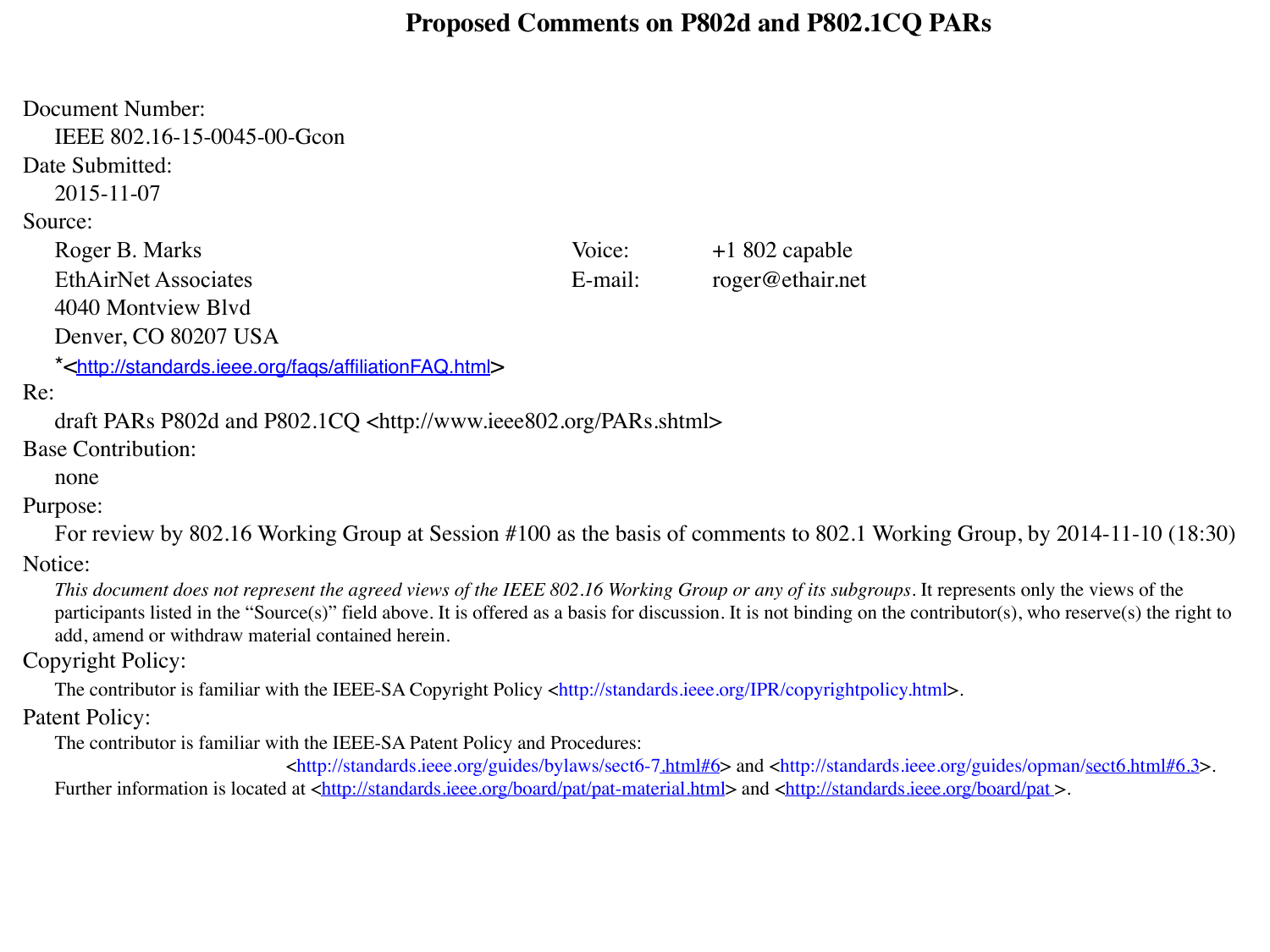## Two PARs from 802.1 WG

- See http://www.ieee802.org/PARs.shtml
- P802.1d
	- URN namespace for YANG models
- P802.1CQ
	- Address Assignment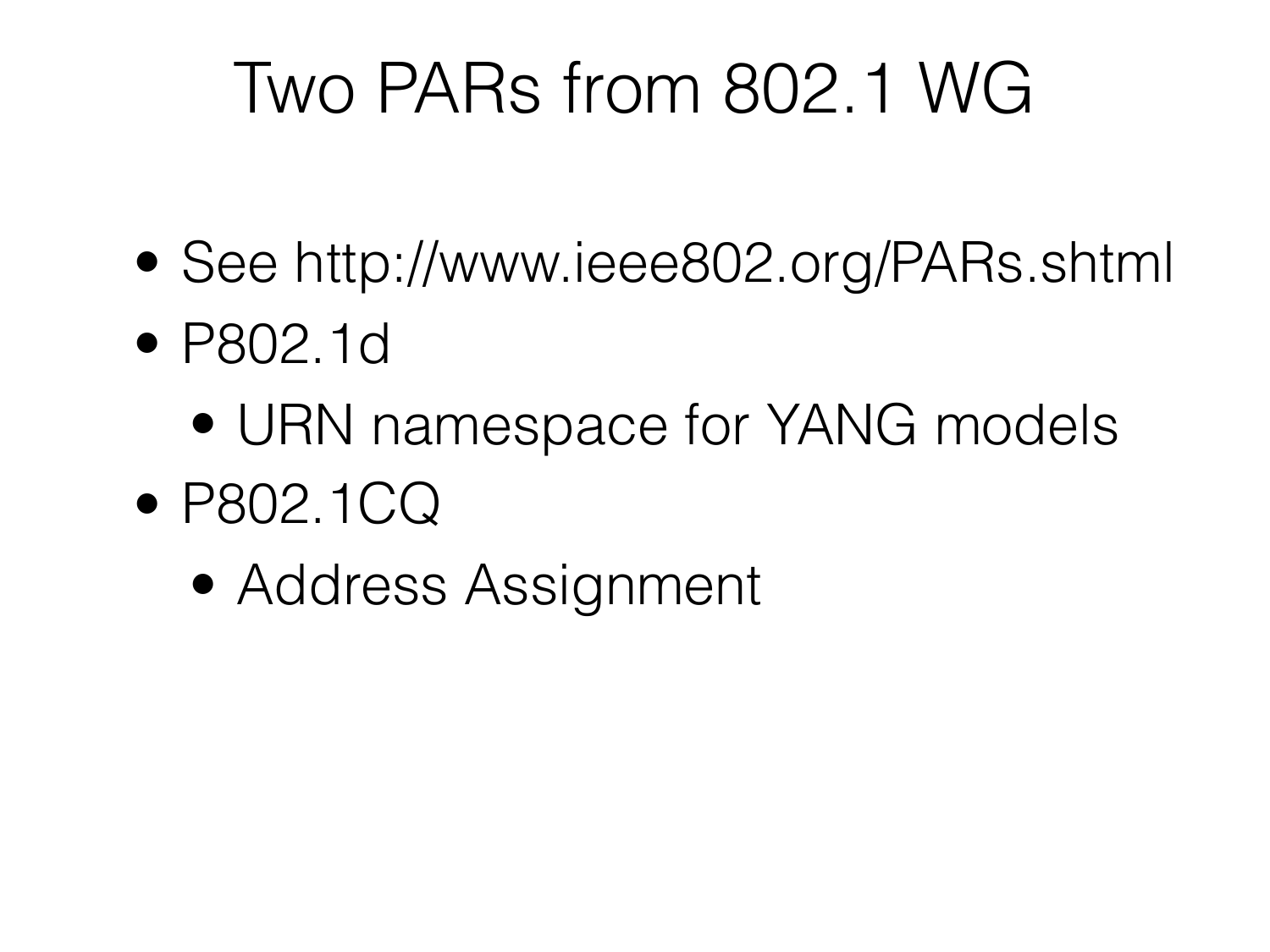## Proposed comments to 802.1 WG

• The material below is proposed for submittal to the 802.1 WG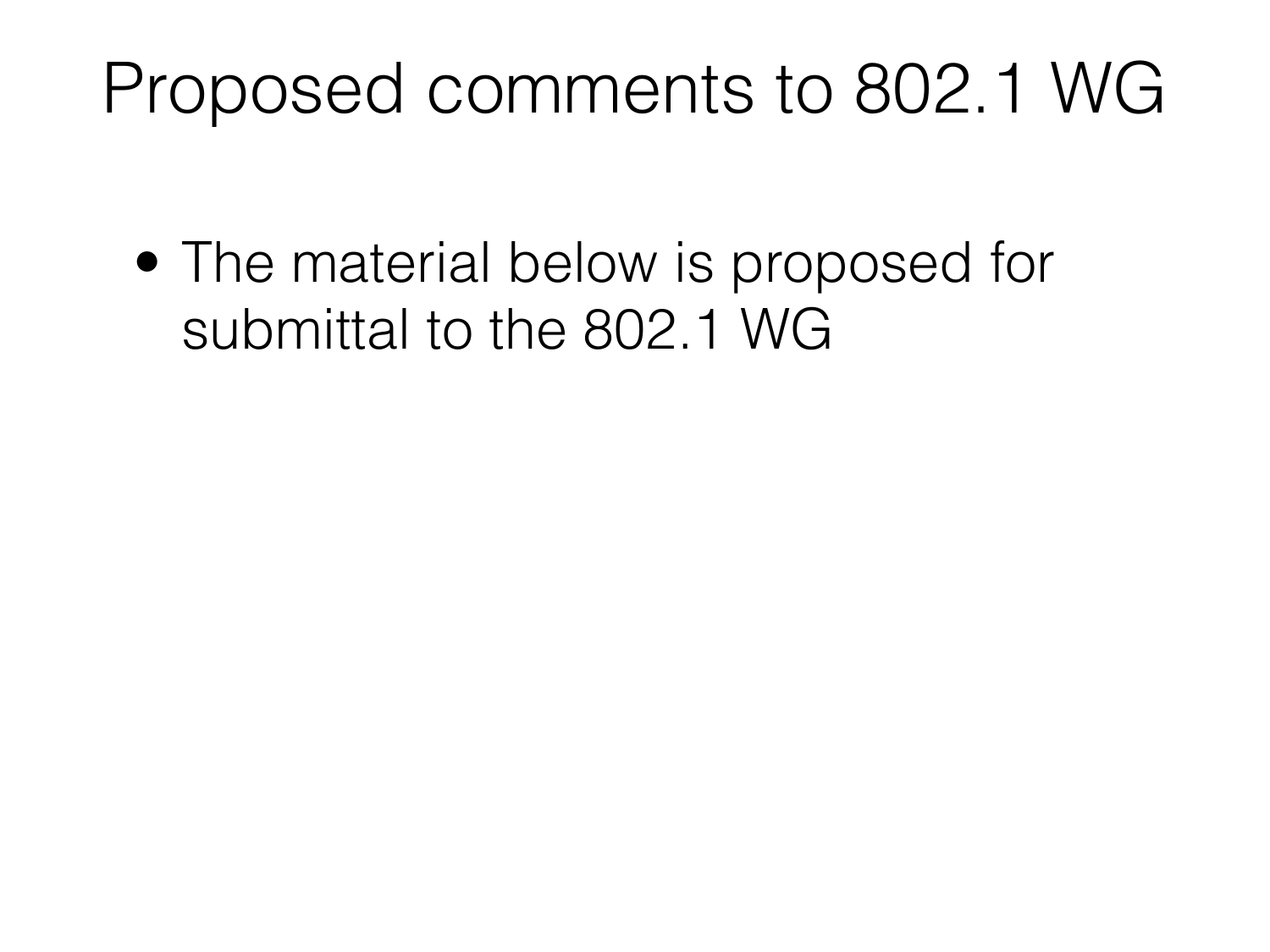IEEE 802.16-15-00xx-00-Gdoc

## Comments of 802.16 WG on Draft P802d and P802.1CQ PARs

## IEEE 802.16 WG 2015-11-10

**PROPOSED**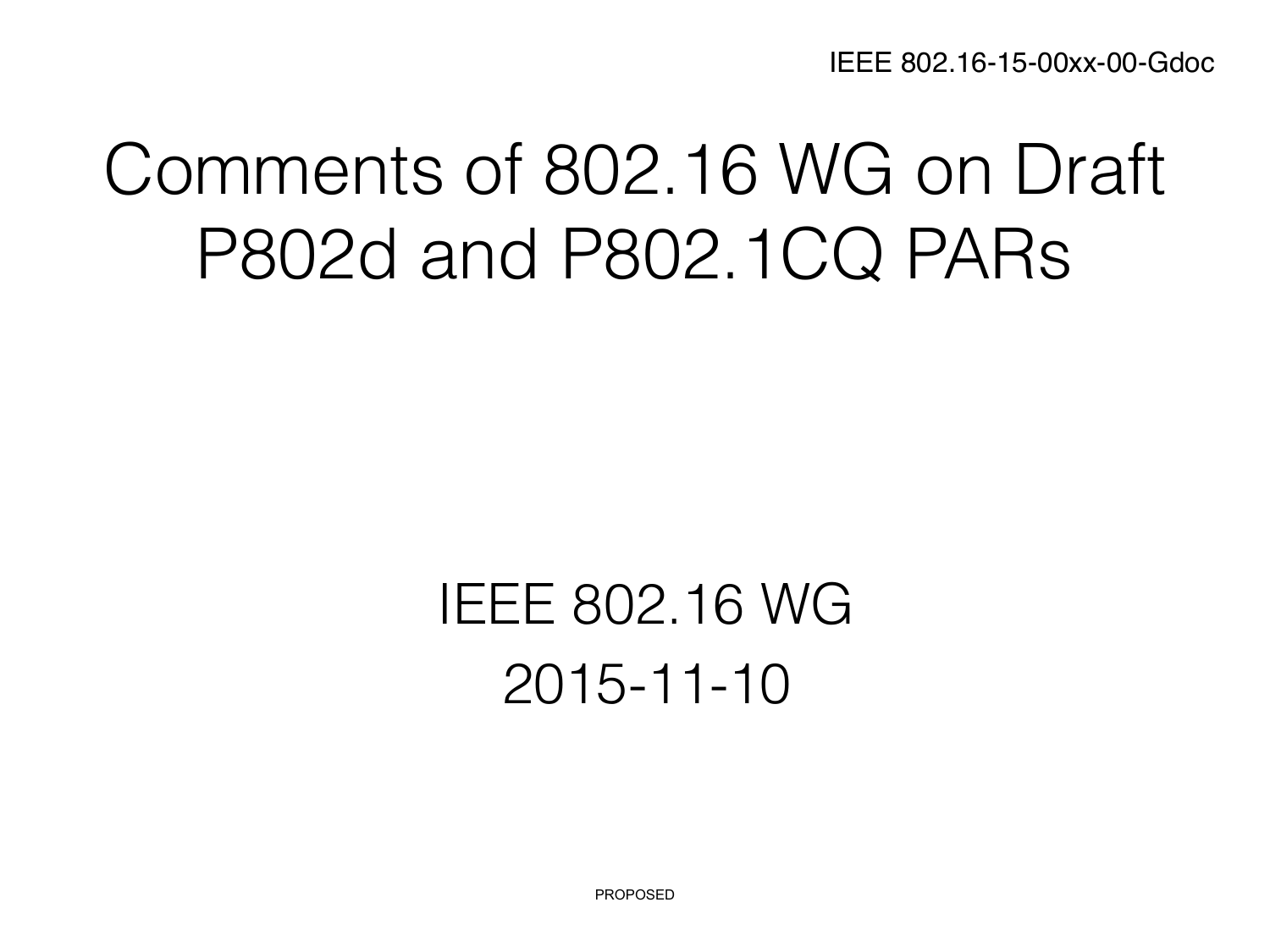# Comments of 802.16 WG on Draft P802d PAR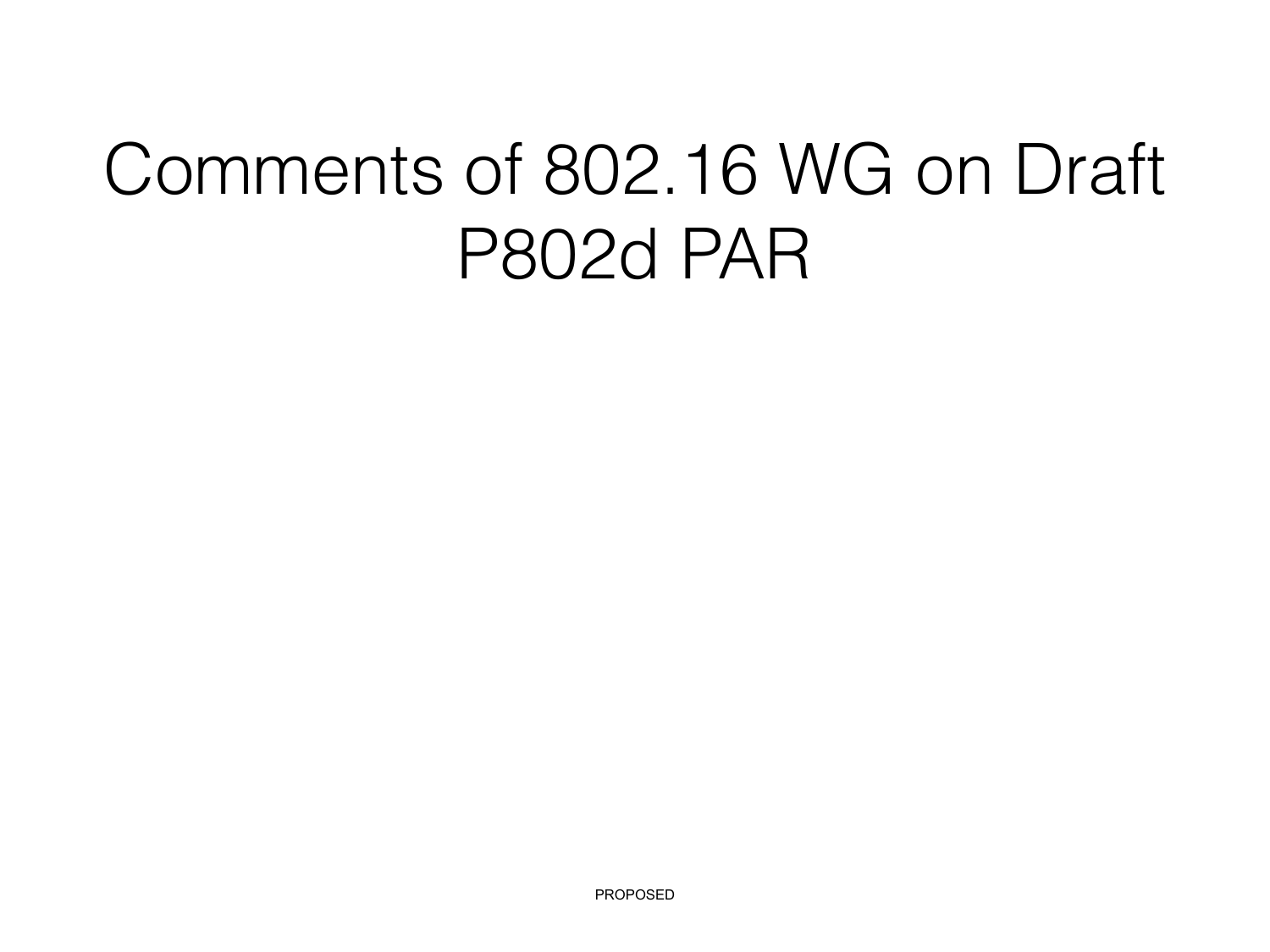#### Proposed P802d PAR Change: PAR 1.1 (Project Number)

- change as follows: "P802802d"
- reason: obvious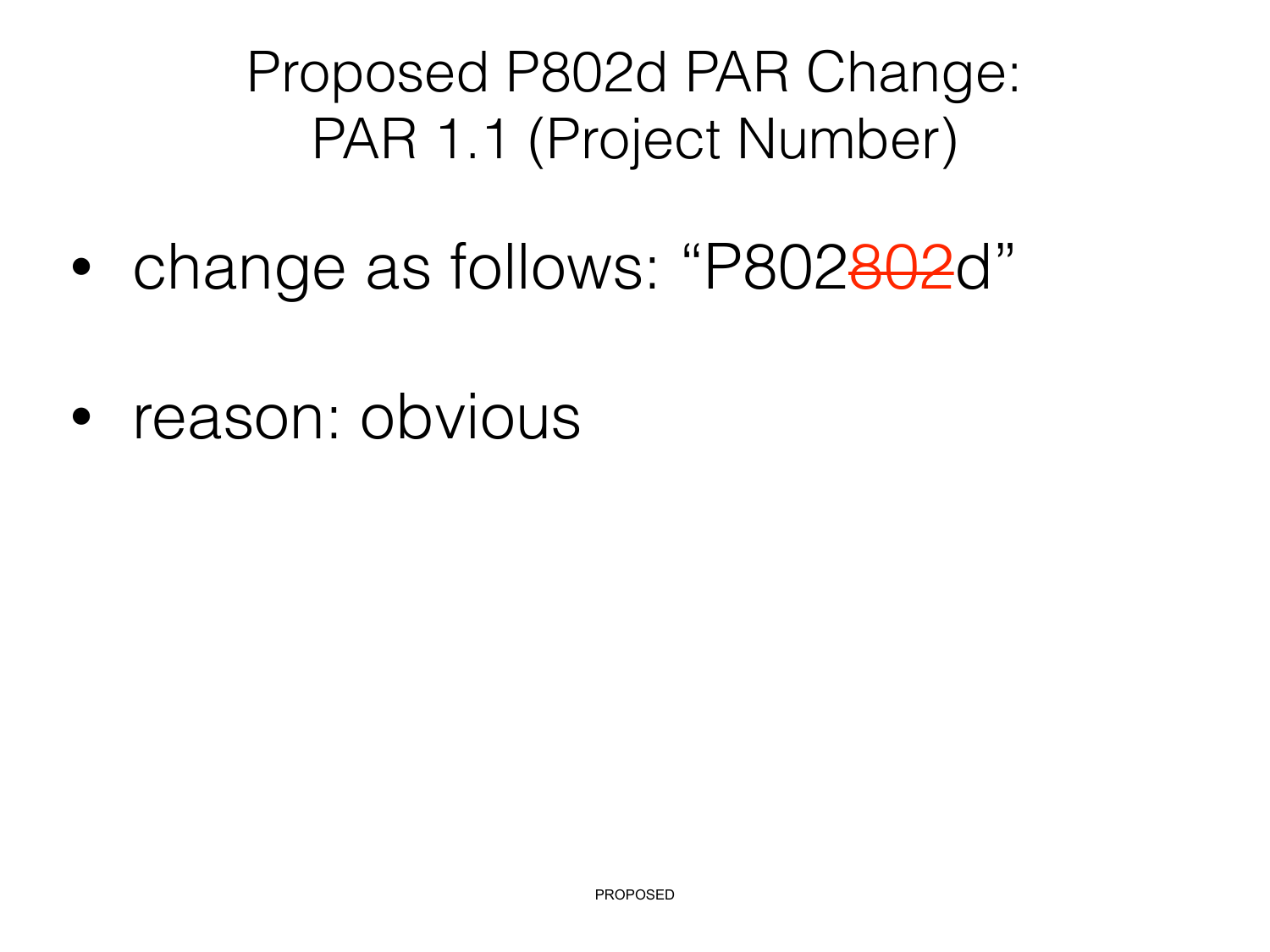## Proposed P802d PAR Change: PAR 2.1 (Title)

- change as follows:"URN Namespace for YANG Models"
- reason: As stated in 8.1, "It is vital that 'YANG' appear in the project title to inform potential participants and the target readership of the amendment."
- Note: update CSD accordingly.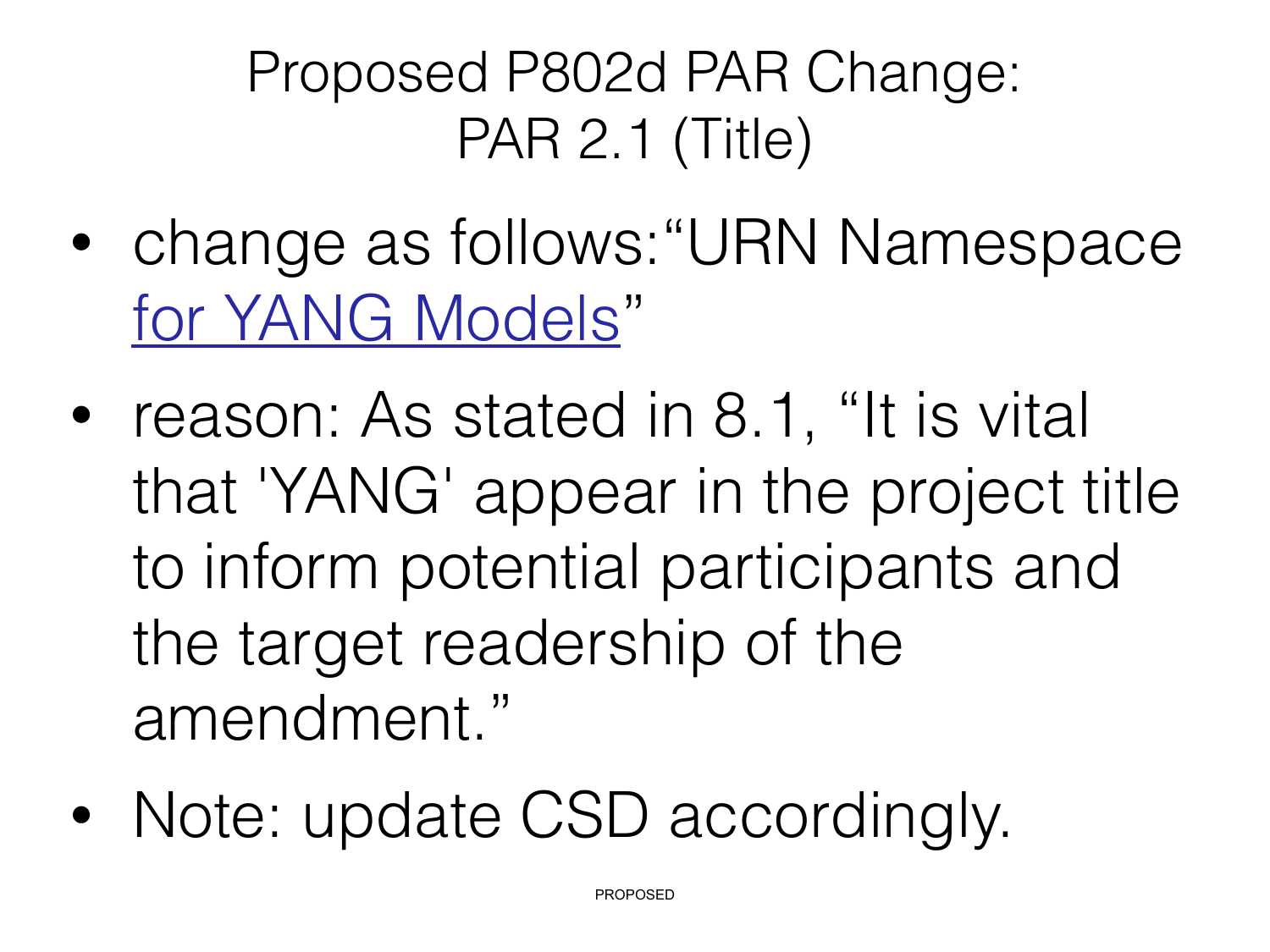Proposed P802d CSD Change: CSD 1.1.1 (Managed objects)

- change as follows: "802.1Q"
- reason: The proposed amendment is to IEEE Std 802 and would apply to all IEEE 802 implementations.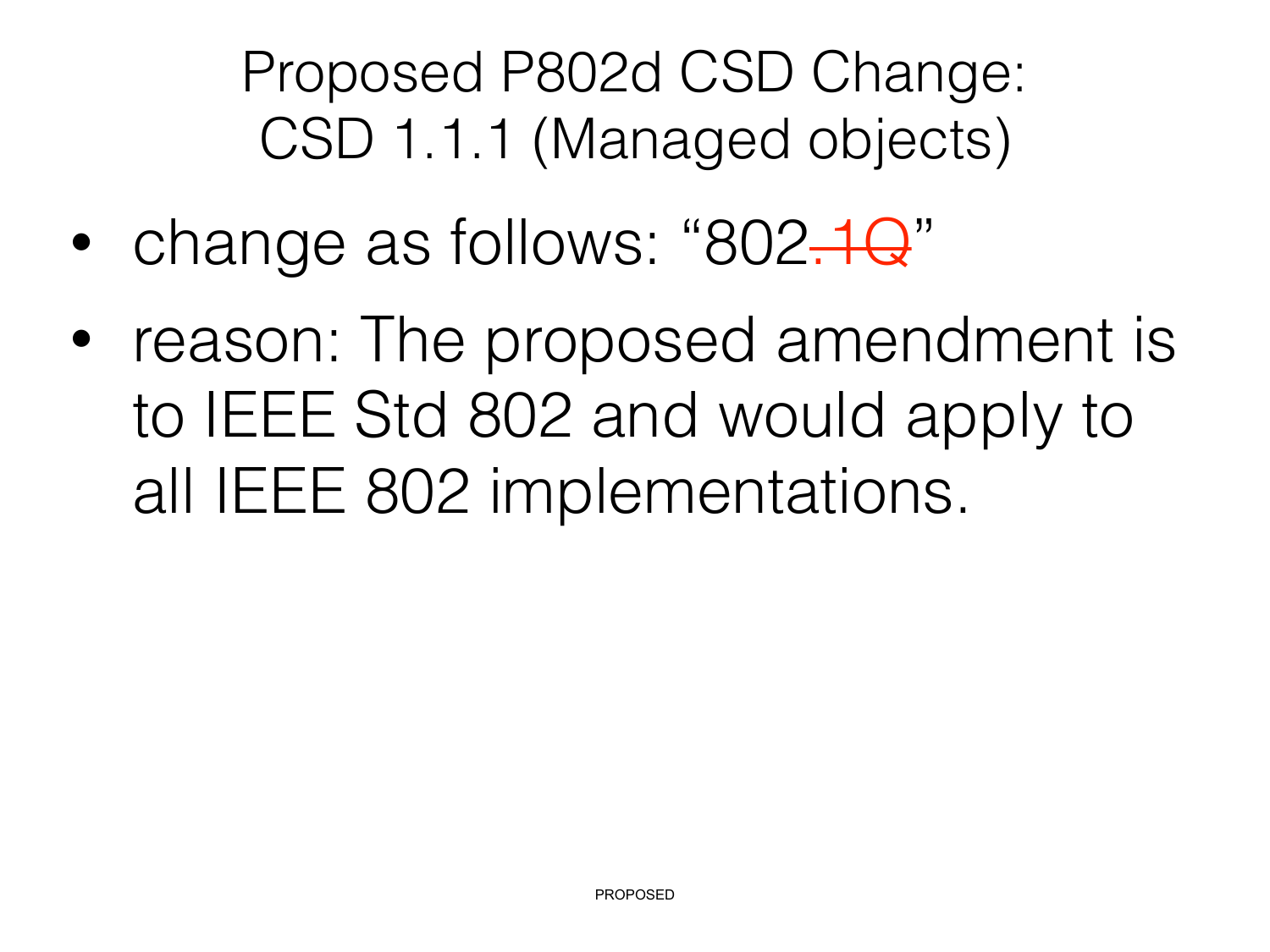# Comments of 802.16 WG on Draft P802.1CQ PAR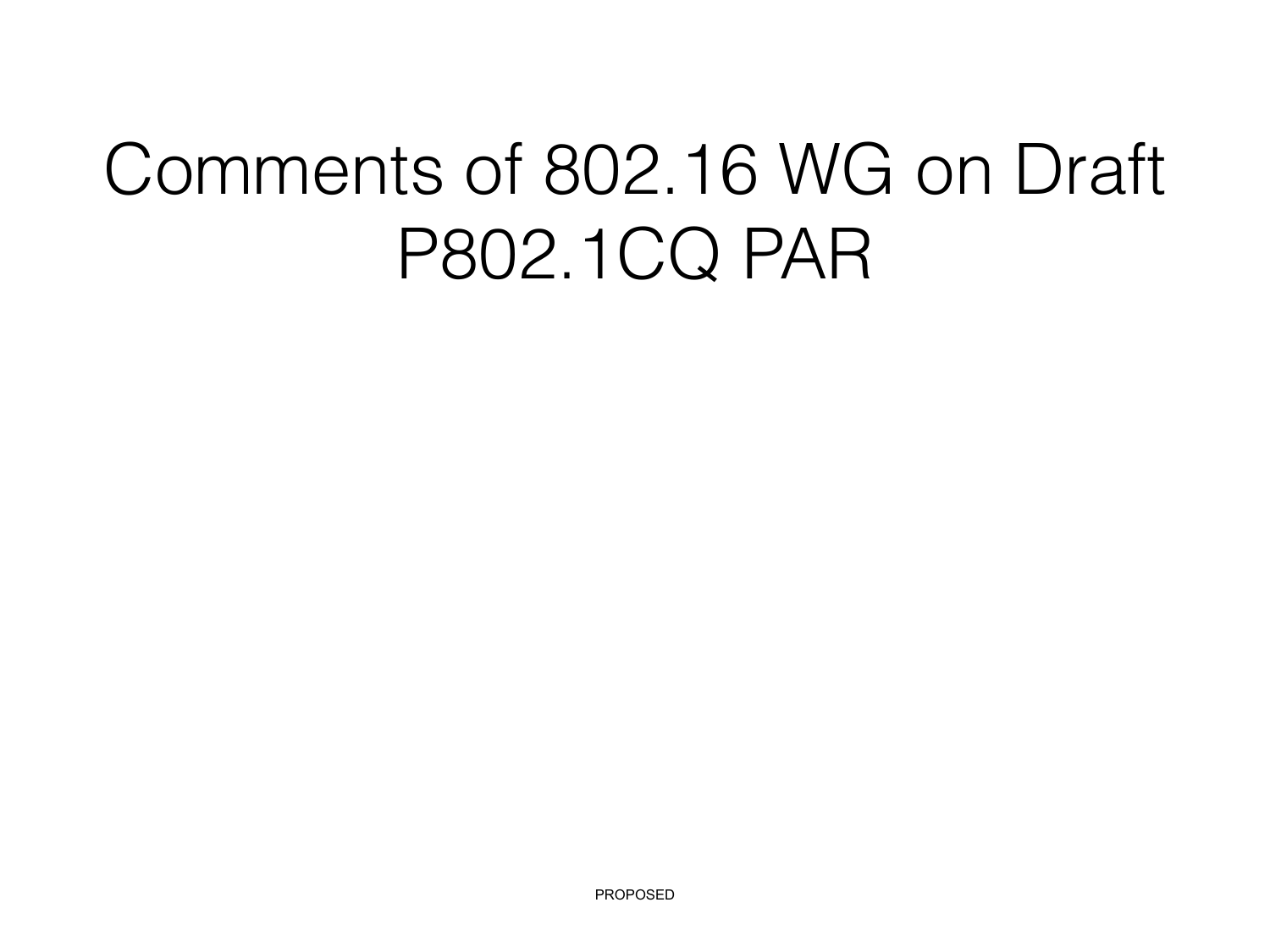## Proposed P802.1CQ PAR Change: PAR 2.1 (Title)

- change as follows: "Multicast and Local Addresses Assignment"
- reason: more conventional wording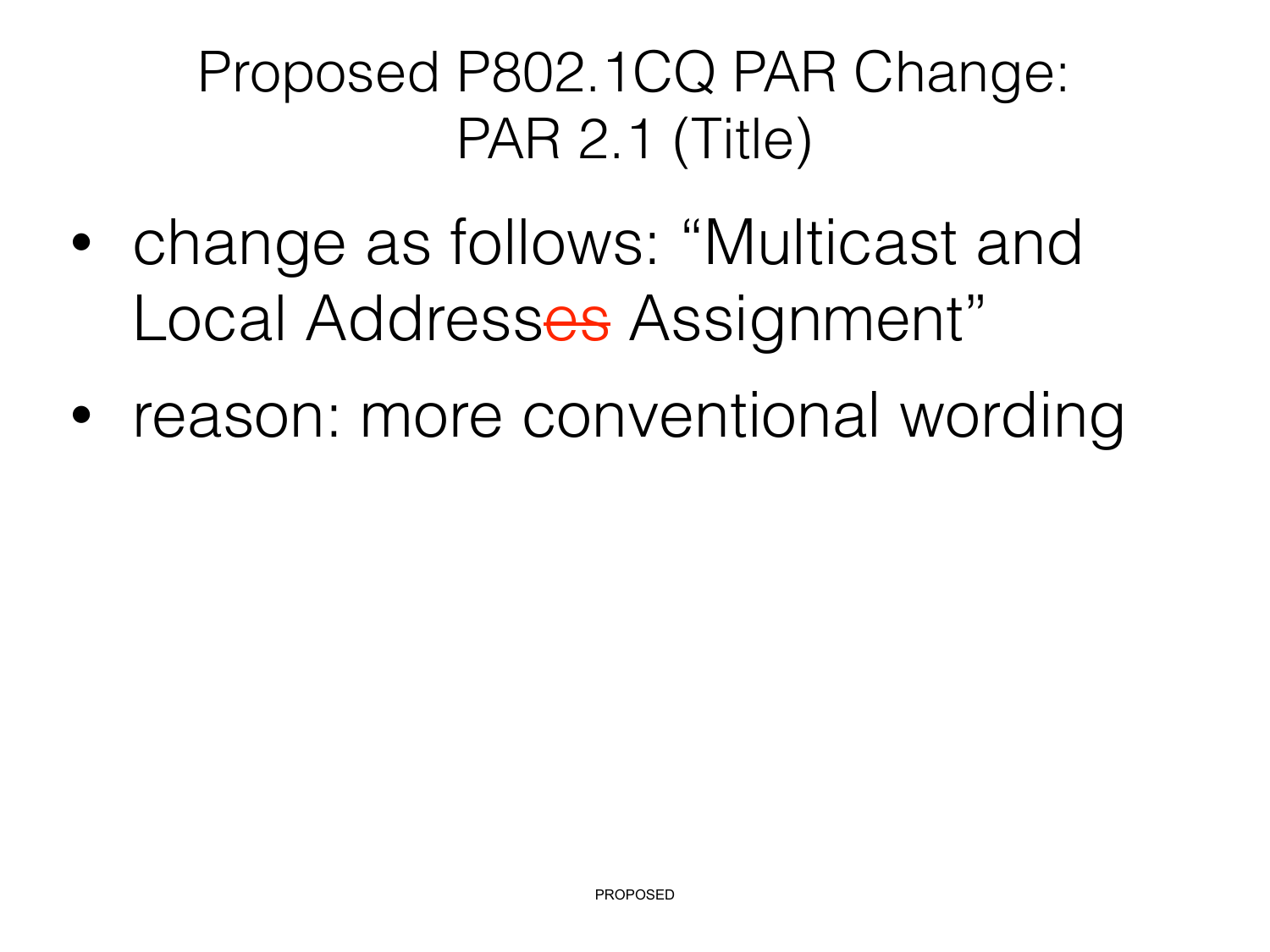## Proposed P802.1CQ PAR Change: PAR 5.2 (Scope)

- change as follows: "to ports"
- reason 1: It is not clear from the PAR that ports may be virtual, though this is stated in the CSD.
- reason 2: Some expected assignments (that is, in the multicast case) are not to ports at all.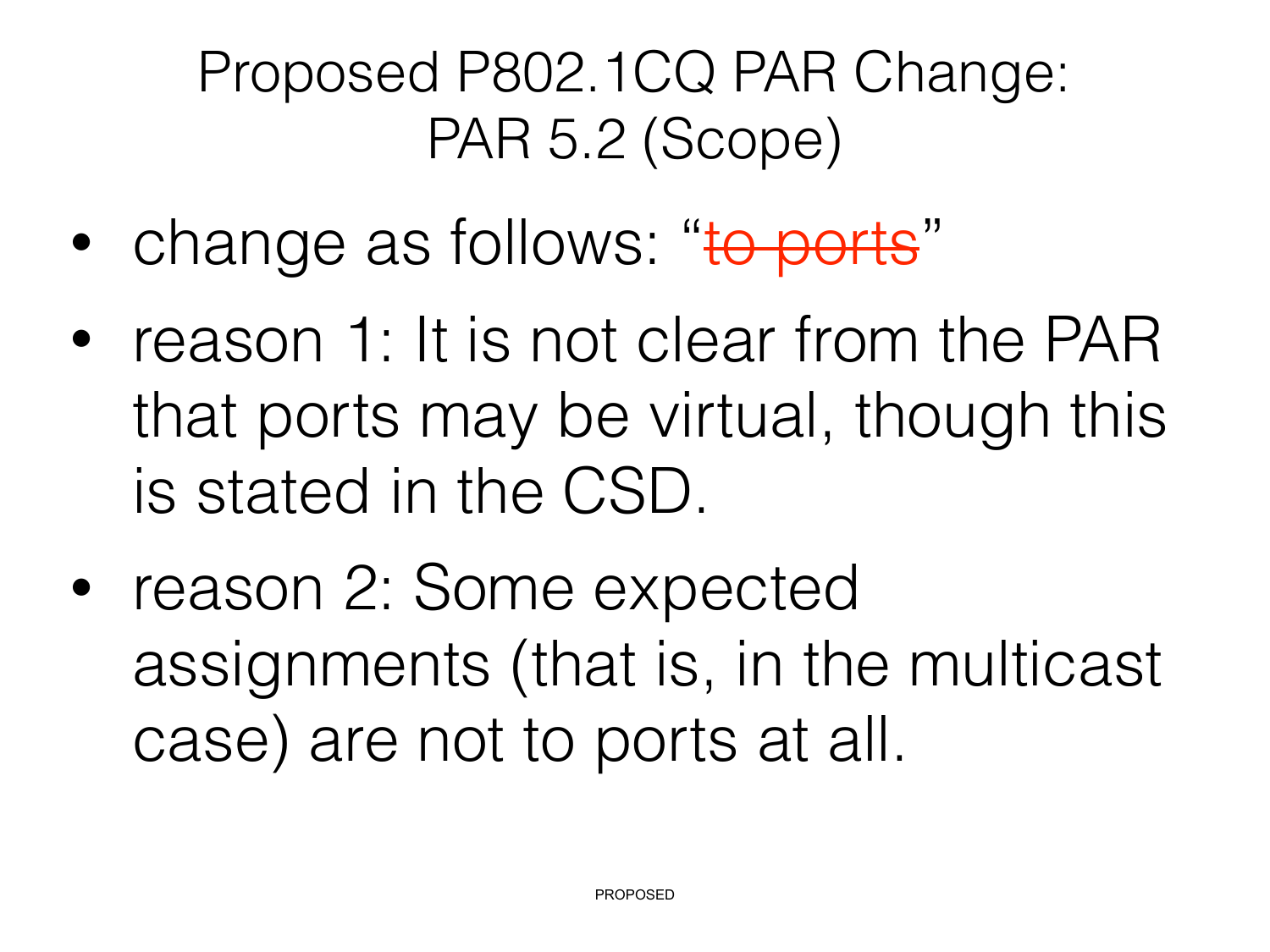Proposed P802.1CQ PAR Change: PAR 5.3 (dependency)

- change as follows: "Local Media Access Control (MAC) Addressing Usage"
- reason: To reflect the true title of the P802c project.